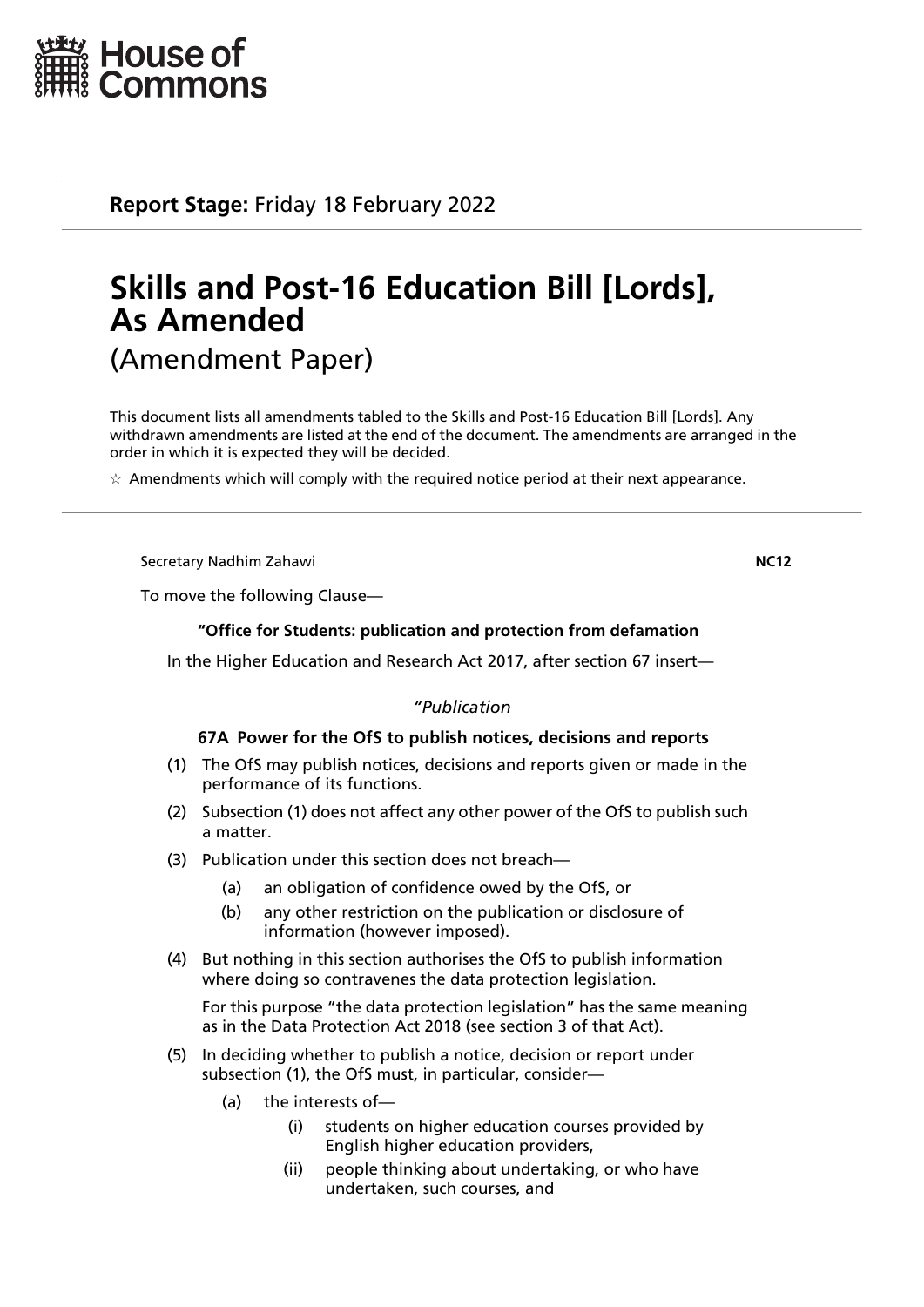- (iii) English higher education providers,
- (b) the need for excluding from publication, so far as practicable, any information which relates to the affairs of a particular body or individual, where publication of that information would or might, in the opinion of the OfS, seriously and prejudicially affect the interests of that body or individual, and
- (c) the public interest.
- (6) For the purposes of this section and sections 67B and 67C—
	- (a) a reference to a decision includes a reference to the reasons for it, and
	- (b) any decision made in the course of exercising, or for the purposes of enabling the OfS to exercise, any of the OfS's functions (including making any other decision) is made "in the performance of its functions".

# **67B Publication of decision to conduct or terminate investigation**

- (1) This section applies where under section 67A(1) the OfS publishes a decision to conduct an investigation.
- (2) If the publication identifies a higher education provider or other body or individual whose activities are being, or to be, investigated, and—
	- (a) the OfS terminates the investigation without making any finding, or
	- (b) the findings of the investigation, so far as they relate to the higher education provider, body or individual, do not result in the OfS taking any further action,

the OfS must publish a notice stating that fact.

- (3) Section 67C does not apply to the publication of the decision to conduct the investigation to the extent that it includes information other than—
	- (a) a statement of the OfS's decision to conduct the investigation,
	- (b) a summary of the matter being, or to be, investigated, and
	- (c) a reference to the identity of any higher education provider or other body or individual whose activities are being, or to be, investigated.
- (4) See section 67A(6) for the meaning of references to decisions.

# *Defamation*

# **67C Protection from defamation claims**

(1) For the purposes of the law of defamation, publication by the OfS of any notice, decision or report given or made in the performance of its functions is privileged unless the publication is shown to have been made with malice.

This is subject to section 67B.

(2) See section 67A(6) for the meaning of references to decisions.""

# **Member's explanatory statement**

This new clause amends the Higher Education and Research Act 2017 so as to confer publication powers on the Office for Students and provide it with protection from defamation claims.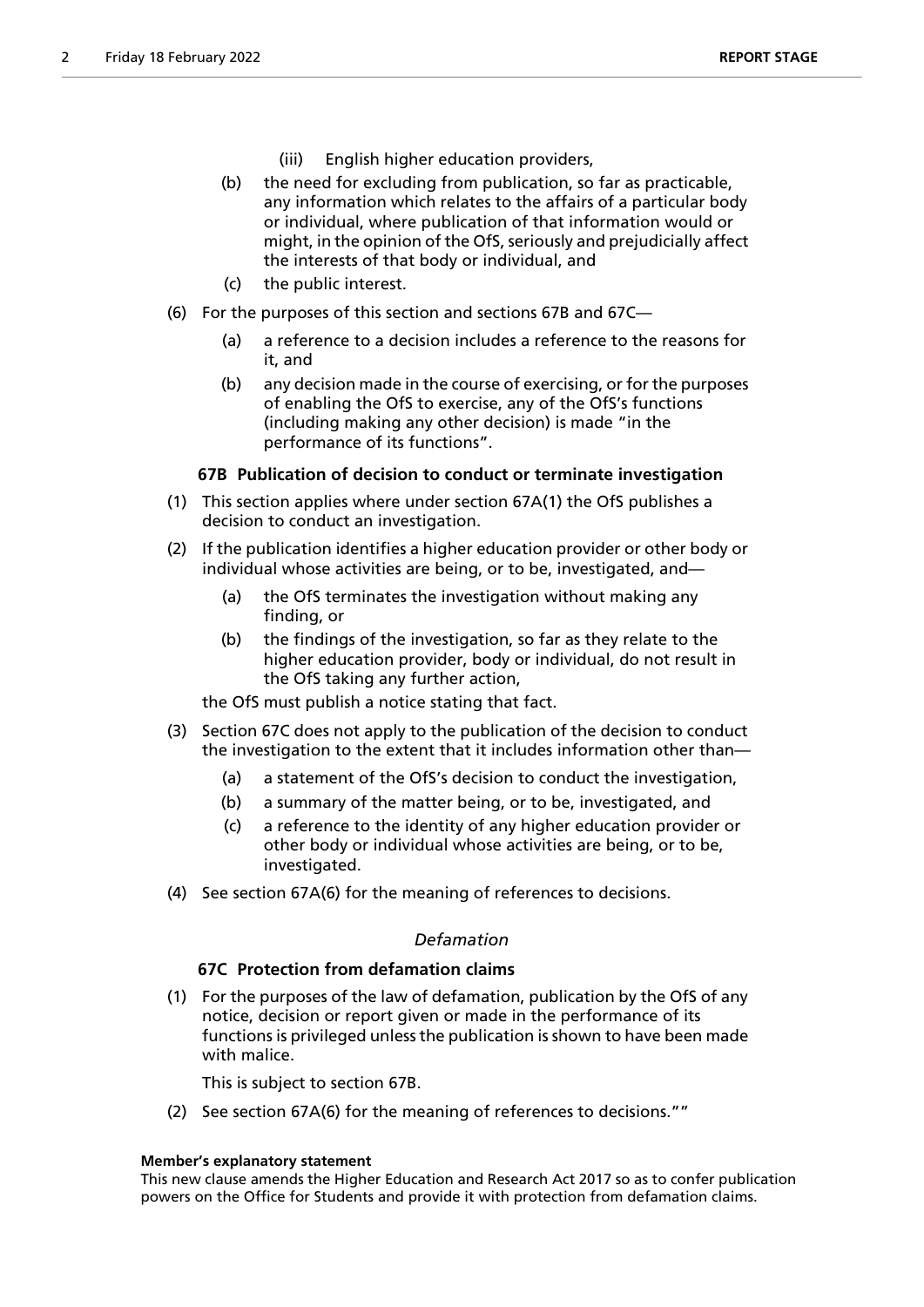Robert Halfon **NC1** Kim Johnson Ian Mearns Tom Hunt Brendan Clarke-Smith Miriam Cates Bob Blackman Derek Thomas Gordon Henderson Wera Hobhouse Christian Wakeford<br>
Chris Green Christian Olau Paul Maynard Chris Green **Paul Maynard** Dr Matthew Offord<br>
Sir Peter Bottomley Dan Carden<br>
Dan Carden Mr John Baron Tony Lloyd Sarah Champion Munira Wilson

Sir Peter Bottomley

To move the following Clause—

#### **"Apprenticeships for prisoners**

 Notwithstanding any other statutory provision, prisoners in English prisons may participate in approved English apprenticeships, as defined by section A1 of the Apprenticeships, Skills, Children and Learning Act 2009."

#### **Member's explanatory statement**

The aim of this new clause is to ensure that prisoners can start Apprenticeships while they are serving their sentence.

Robert Halfon **NC2** Peter Aldous Bob Blackman Derek Thomas Gordon Henderson Wera Hobhouse Christian Wakeford **Miriam Cates** Sarah Olney<br>
Paul Maynard **Miriam Cates** Sir Peter Bottomley **San Carden** Paul Maynard Sir Peter Bottomley<br>
Mr John Baron Saron Conv Lloyd Munira Wilson

Tony Lloyd **Tony Little Sarah Champion**<br>Lee Anderson

To move the following Clause—

#### **"Provision of opportunities for education and skills development**

- (1) Any person of any age has the right to free education on an approved course up to Level 3 supplied by an approved provider of further or technical education, if he or she has not already studied at that level.
- (2) Any approved provider must receive automatic in-year funding for any student covered by subsection (1), and supported by the Adult Education Budget, at a tariff rate set by the Secretary of State.
- (3) Any employer receiving apprenticeship funding must spend at least two thirds of that funding on people who begin apprenticeships at Levels 2 and 3 before the age of 25."

#### **Member's explanatory statement**

This new clause would provide for education and skills development up to a Level 3 qualification for any person of any age supplied by an approved provider if they have not already studied at that level.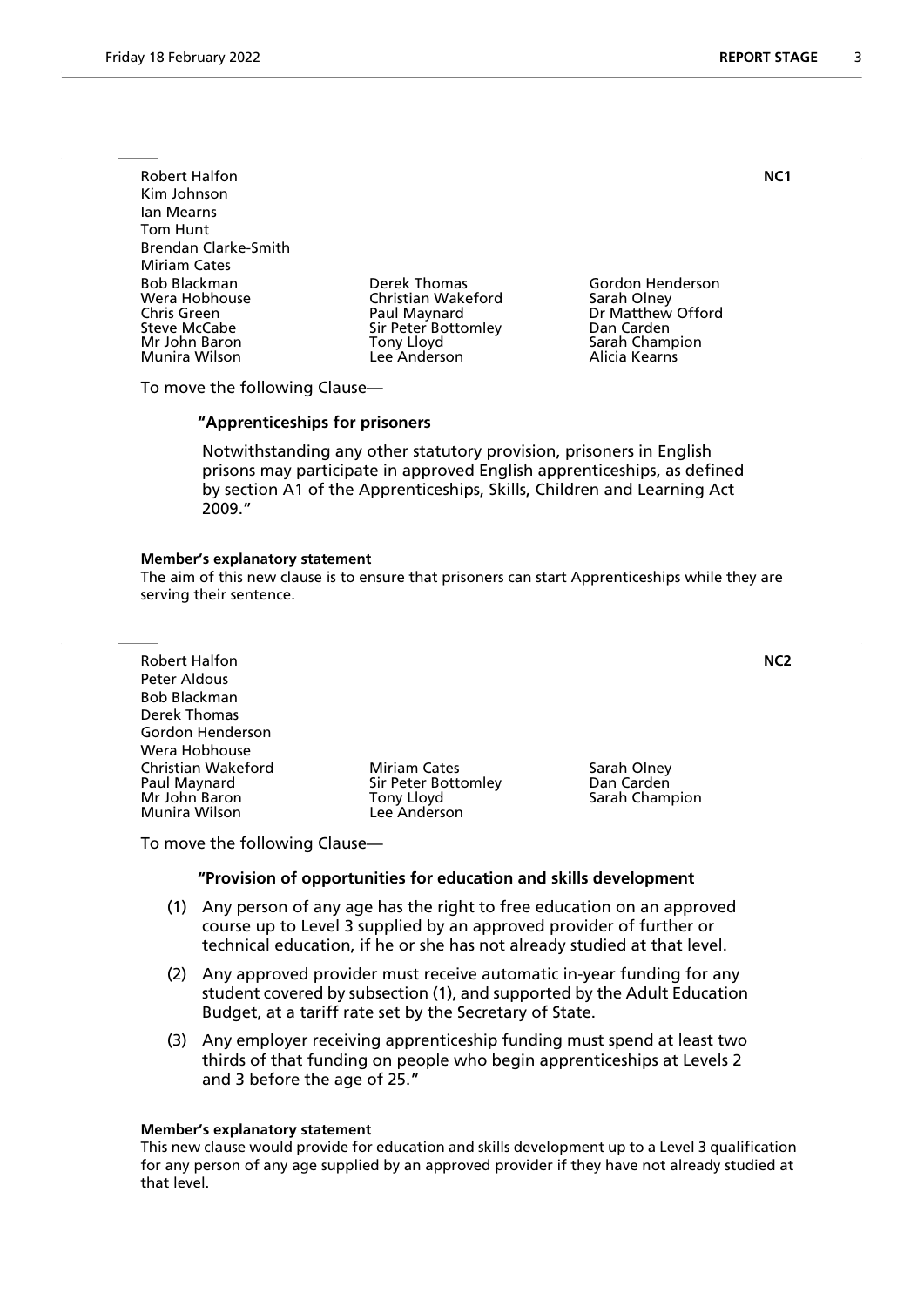| <b>Robert Halfon</b><br><b>Bob Blackman</b><br>Derek Thomas<br>Gordon Henderson |                                                                       |                                                                         | NC3 |
|---------------------------------------------------------------------------------|-----------------------------------------------------------------------|-------------------------------------------------------------------------|-----|
| Wera Hobhouse<br>Christian Wakeford                                             |                                                                       |                                                                         |     |
| Peter Aldous<br>Chris Green<br>Dan Carden<br>Sarah Champion<br>Alicia Kearns    | <b>Miriam Cates</b><br>Paul Maynard<br>Mr John Baron<br>Munira Wilson | Sarah Olney<br>Sir Peter Bottomley<br><b>Tony Lloyd</b><br>Lee Anderson |     |

To move the following Clause—

# **"Amendments to section 42B of the Education Act 1997**

- (1) Section 42B of the Education Act 1997 is amended as follows.
- (2) After subsection (1) insert—
- "(1A) In complying with subsection (1), the proprietor must give a representative range of education and training providers (including, where reasonably practicable, a university technical college) access to registered pupils on at least three occasions during each of the first, second and third key phase of their education."
- (3) After subsection (2) insert—
- "(2A) The proprietor of a school in England within subsection (2) must—
	- (a) ensure that each registered pupil meets, during both the first and second key phase of their education, with a representative range of education and training providers to whom access is given, and
	- (b) ask providers to whom access is given to provide information that includes the following
		- information about the provider and the approved technical education qualifications or apprenticeships that the provider offers,
		- (ii) information about the careers to which those technical education qualifications or apprenticeships might lead,
		- (iii) a description of what learning or training with the provider is like, and
		- (iv) responses to questions from the pupils about the provider or technical education qualifications and apprenticeships.
- (2B) Access given under subsection (1) must be for a reasonable period of time during the standard school day."
- (4) After subsection (5)(a), insert—
	- "(aa) a requirement to provide access to a representative range of education and training providers to include where practicable a university technical college;"
- (5) In subsection (5)(c), after "access" insert "and the times at which the access is to be given;"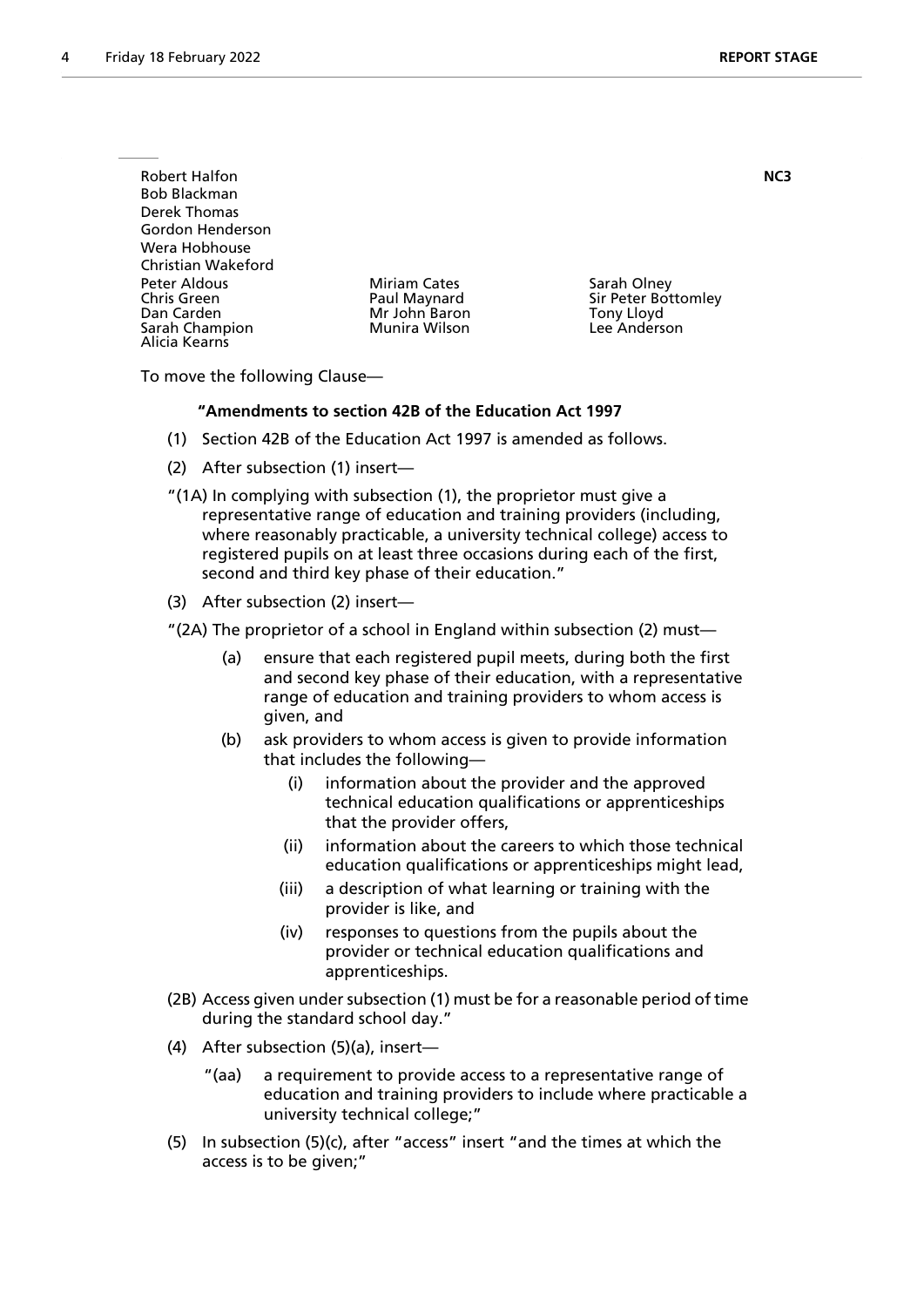- (6) After subsection (5)(c), insert—
	- "(d) an explanation of how the proprietor proposes to comply with the obligations imposed under subsection (2A)."
- (7) After subsection (9), insert—

"(9A) For the purposes of this section—

- (a) the first key phase of a pupil's education is the period—
	- (i) beginning at the same time as the school year in which the majority of pupils in the pupil's class attain the age of 13, and
	- (ii) ending with 28 February in the following school year;
- (b) the second key phase of a pupil's education is the period—
	- (i) beginning at the same time as the school year in which the majority of pupils in the pupil's class attain the age of 15, and
	- (ii) ending with 28 February in the following school year;
- (c) the third key phase of a pupil's education is the period
	- beginning at the same time as the school year in which the majority of pupils in the pupil's class attain the age of 17, and
	- (ii) ending with 28 February in the following school year.""

#### **Member's explanatory statement**

This new clause is intended to replace Clause 14. This clause will ensure that section 2 of the Technical and Further Education Act 2017, commonly known as the Baker Clause, is legally enforceable.

Chris Skidmore **NC4** Caroline Ansell Siobhan Baillie Andrew Bowie

To move the following Clause—

# **"Green Skills Strategy**

 The Secretary of State must, before the end of the period of 12 months beginning with the day on which this Act is passed, publish a Green Skills Strategy, setting out a plan to support people to attain the skills, capabilities or expertise through higher education, further education or technical education that directly contribute to, or indirectly support, the following—

- (a) compliance with the duty imposed by section 1 of the Climate Change Act 2008 (United Kingdom net zero emissions target),
- (b) adaptation to climate change, or
- (c) meeting other environmental goals (such as restoration or enhancement of the natural environment)."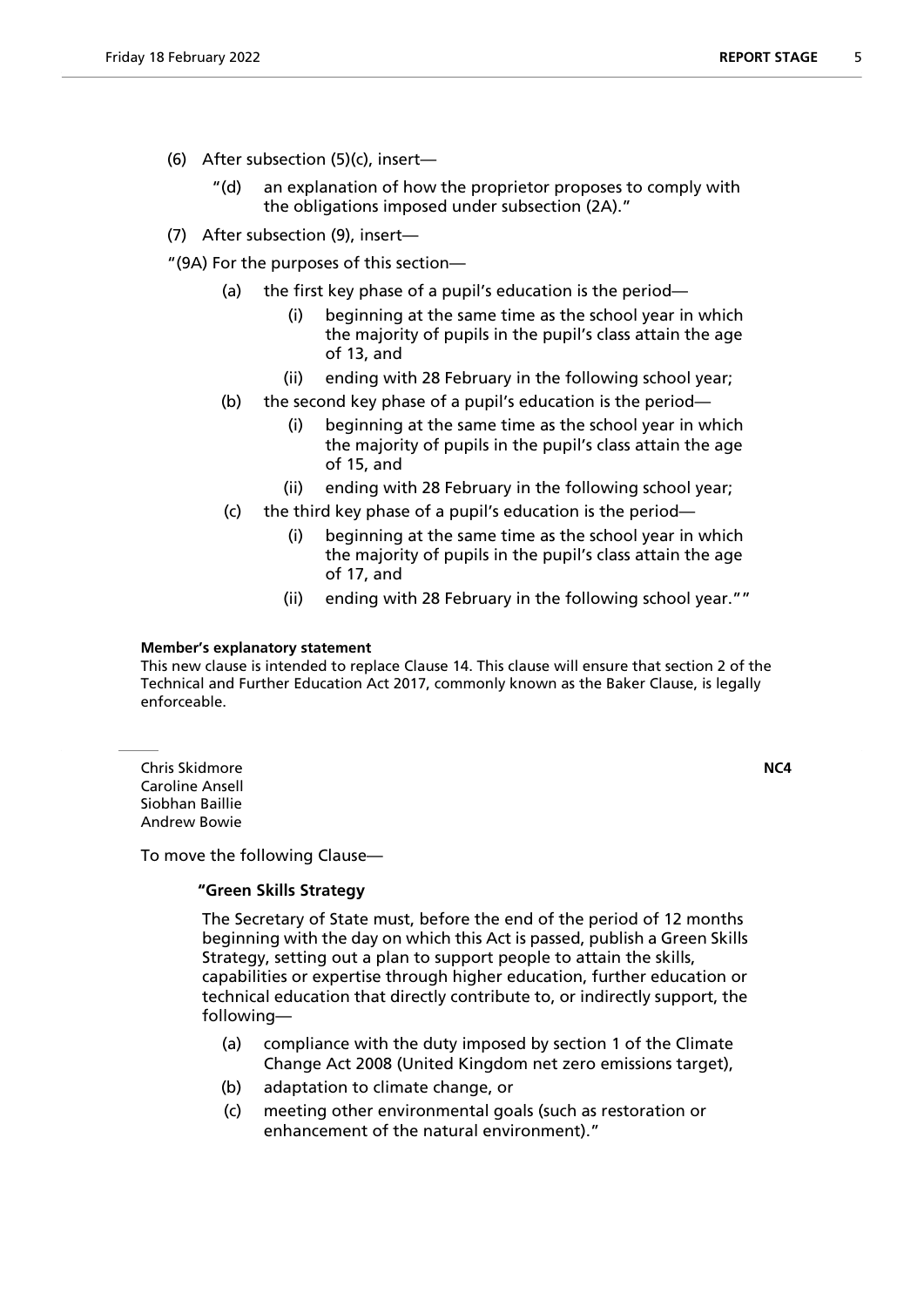#### **Member's explanatory statement**

This new clause would require the Secretary of State to publish a national green skills strategy which would set out a plan to support people to attain skills which will directly contribute to or indirectly support climate change and environmental goals.

Peter Aldous **NC5** Chris Skidmore

To move the following Clause—

#### **"Universal Credit conditionality review**

 The Secretary of State must review universal credit conditionality with a view to ensuring that adult learners who are—

- (a) unemployed, and
- (b) in receipt of universal credit

remain entitled to universal credit if they enrol on an approved course for a qualification which is deemed to support them to secure sustainable employment."

#### **Member's explanatory statement**

This new clause is intended to ensure greater flexibility for potential students in receipt of universal credit to take up appropriate training that will better equip them for employment.

Chris Skidmore **NC6**

To move the following Clause—

#### **"Skills levels in England and Wales: review**

- (1) Within one year of the passing of this Act, and each year thereafter, the Secretary of State must prepare and publish a report on overall levels of skills in England and Wales and their economic impact, including regional and demographic breakdowns.
- (2) The report under subsection (1) must in particular examine—
	- (a) cohort sizes and compositions of all qualifications from entry level to level 8,
	- (b) cohort skill achievement rates, in terms of result breakdowns,
	- (c) cohort placement success rates, in terms of numbers in further qualifications or new employment within 12 months after achieving each qualification,
	- (d) job retention and labour market turnover,
	- (e) labour productivity, and
	- (f) job satisfaction and fulfilment.
- (3) The report under subsection (1) must be laid before both Houses of Parliament."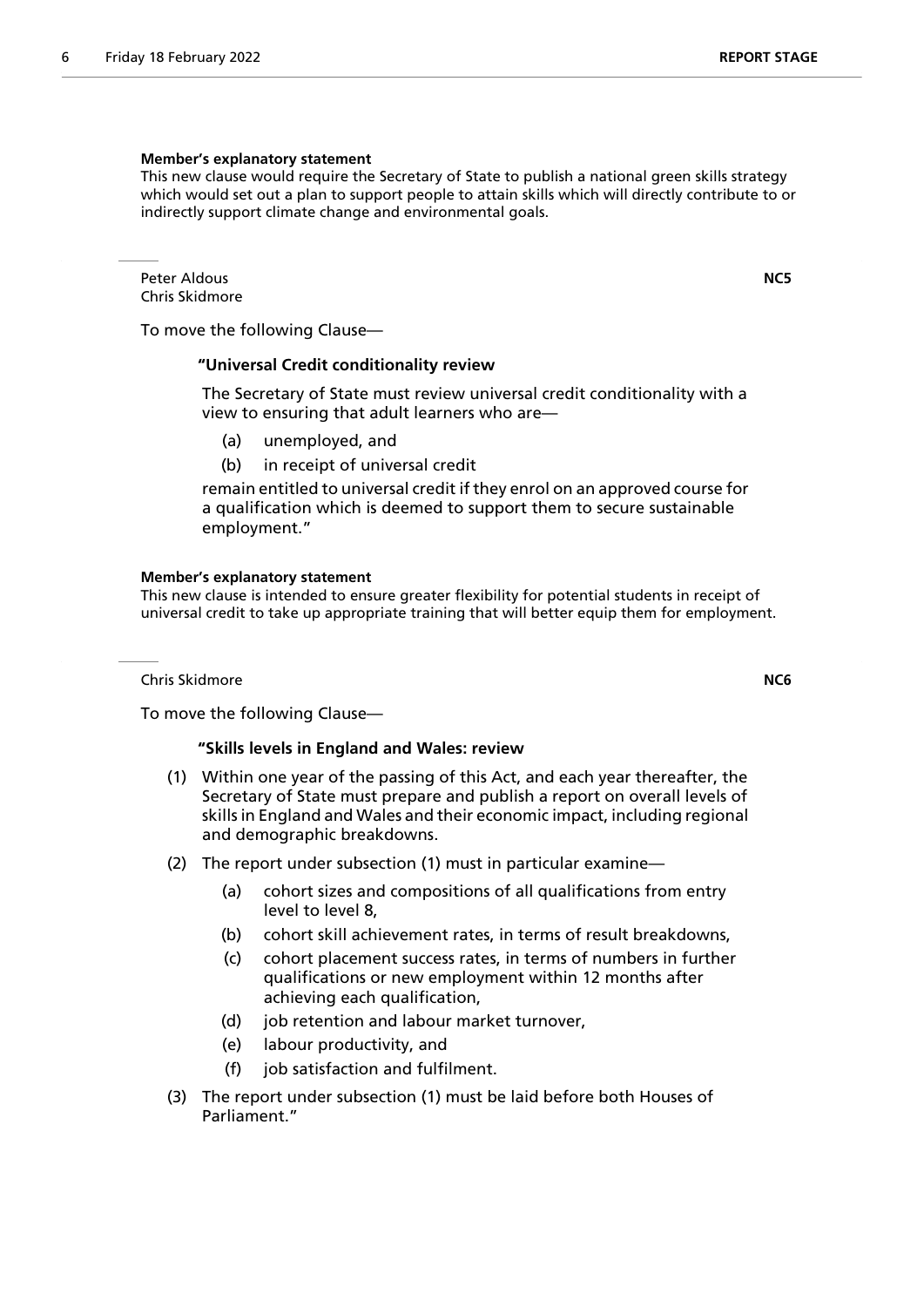#### **Member's explanatory statement**

This new clause would require the Secretary of State to publish an annual report on overall skills levels and economic output across England and Wales.

Chris Skidmore **NC7**

To move the following Clause—

# **"Lifetime skills guarantee**

- (1) All persons have the right to study a fully-funded approved course for a qualification up to level 3 supplied by an approved provider of further, higher, or technical education if they—
	- (a) do not currently hold a level 3 qualification, or
	- (b) currently hold a level 3 qualification and would benefit from retraining.
- (2) The Secretary of State must prepare and publish a list of approved courses for the purposes of subsection (1).
- (3) The Secretary of State must consult on the list of approved courses to ensure that they are compatible with national levelling up and skills strategies.
- (4) The Secretary of State must review the list of approved courses at least every six months with a view to ensuring that they reflect the skills needed as the economy changes."

#### **Member's explanatory statement**

This new clause places the Government lifetime skills guarantee on a statutory footing, ensuring that those without an A-level or equivalent qualification, or who hold such qualification but would benefit from reskilling, are able to study a fully funded approved course.

Chris Skidmore **NC8**

To move the following Clause—

#### **"National Strategy for Integrated Education**

- (1) The Secretary of State must, before the end of the period of 12 months beginning with the day on which this Act is passed, publish a National Strategy for Integrated Education.
- (2) A strategy under this section must—
	- (a) support the creation or development of courses offering integrated academic and vocational content, or a range of academic and vocational modules which can be combined into hybrid qualifications, at levels 4 to 8;
	- (b) support the creation or development of institutions offering courses under paragraph (a);
	- (c) set out a role for training programme providers in designing courses under paragraph (a).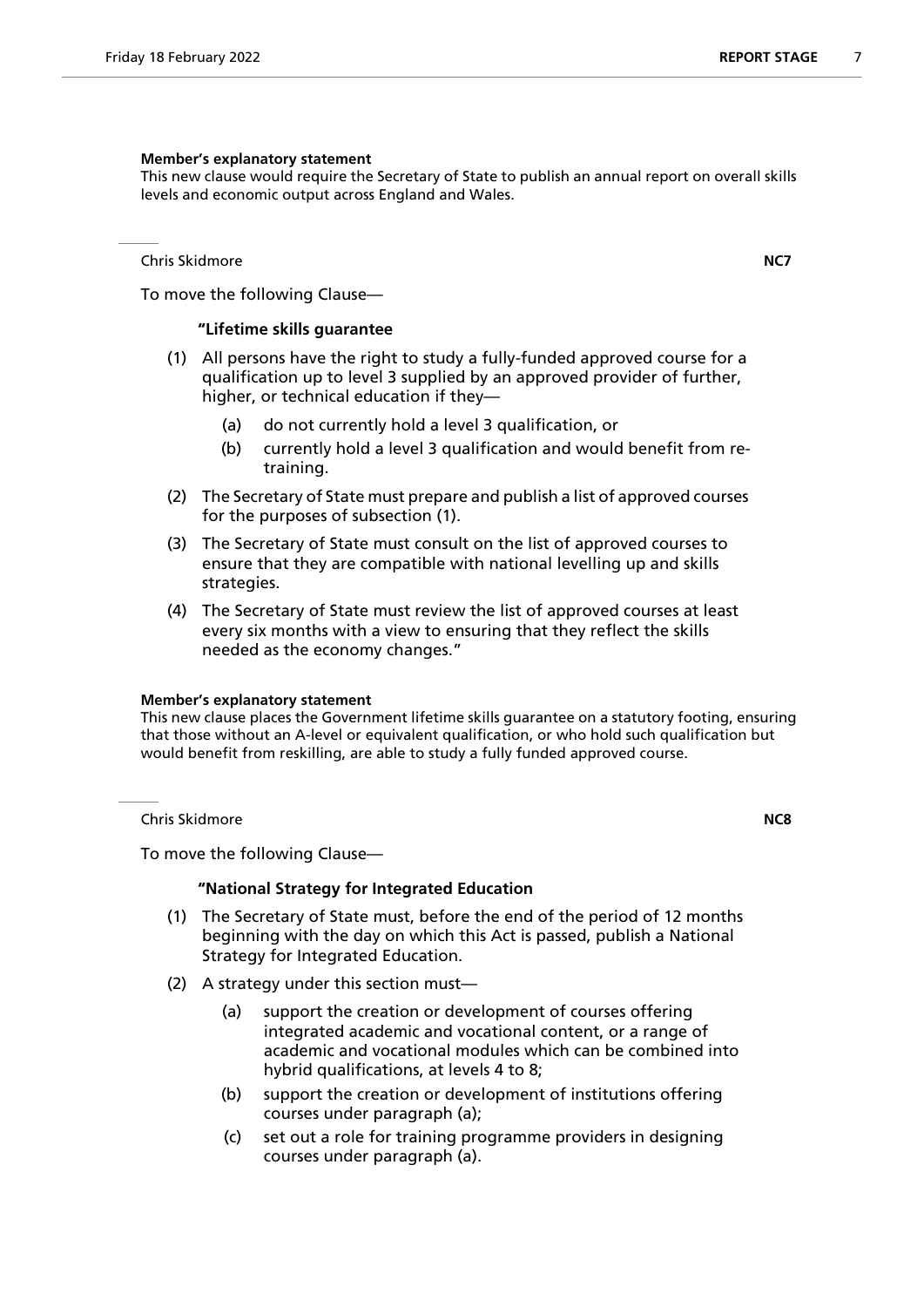- (3) The Secretary of State must consult the Institute for Apprenticeships and Technical Education, Ofqual, and Quality Assurance Agency on any strategy to be published under this section.
- (4) The Secretary of State must make regulations within 24 months of the passing of this Act to provide for such elements of the strategy as require enactment through statutory provisions."

Chris Skidmore **NC9**

To move the following Clause—

# **"Integrated compatibility of modules and accreditation**

- (1) The Secretary of State must publish a National Accreditation Framework for Modular Learning. A framework must include guidance on—
	- (a) the unbundling of modular components of courses and qualifications;
	- (b) the stacking of modular components of courses and qualifications; and
	- (c) the transfer of modular components between institutions,

for the purposes of ensuring—

- (i) transparency;
- (ii) mutual recognition of qualifications across academic, vocational and integrated further and higher education institutions; and
- (iii) clarity on the options available to learners for unbundling or stacking modules into an overall qualification which meets the needs of their own professional development, and skills gaps within the national labour-market.
- (2) The Institute for Apprenticeships and Technical Education, Ofqual, and Quality Assurance Agency must assist in the preparation of any framework under this section.
- (3) A framework under this section must set out a role for the Institute, Ofqual and the Quality Assurance Agency in ensuring the effective operation of the framework."

Chris Skidmore **NC10**

To move the following Clause—

# **"Role of employers in employee reskilling**

- (1) The Secretary of State may make regulations for the purpose of ensuring that employers provide—
	- (a) a minimum number of hours per year for in-work training and skills development for employees; and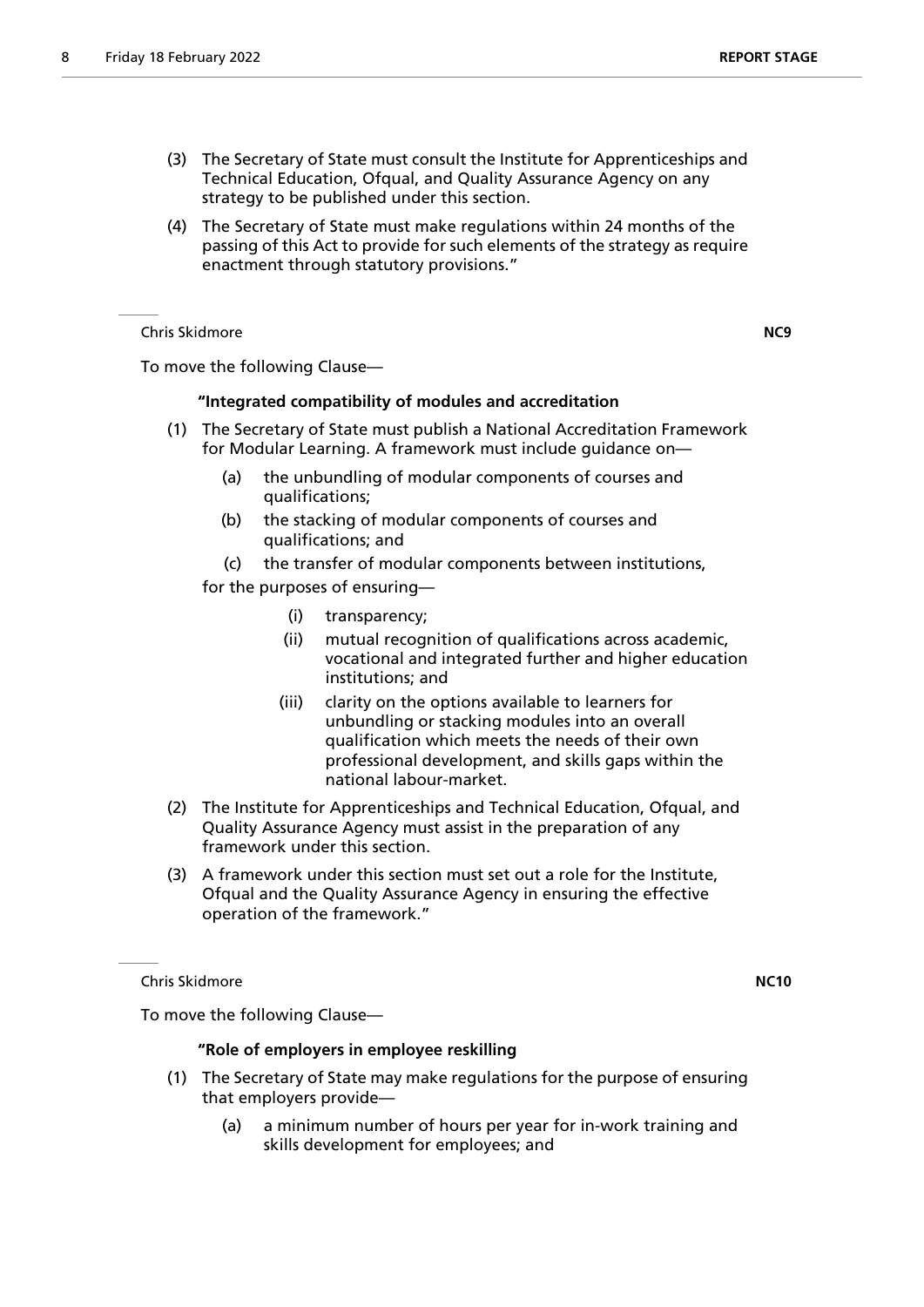- (2) The minimum numbers of hours under section (1)(a) and (b) are to be set by the Secretary of State.
- (3) In this section, "employer" has the same meaning as in section 4.
- (4) The Secretary of State may, by regulation, establish a skills tax credit, for the purpose of—
	- (a) making allowance for funding the provision of time and training under subsection (1); and
	- (b) incentivising and rewarding employers for investing the skills development of their employees."

Munira Wilson **NC11** Sarah Olney

To move the following Clause—

# **"Transition to 16+ education**

- (1) The Secretary of State may make regulations requiring local authorities to fulfil the function of an admissions authority with regard to admissions to further education courses provided within their administrative jurisdiction, for the purposes of ensuring admission to further education is allocated in an open and fair manner.
- (2) Regulations under this section may require local authorities to run admissions processes in relation to further education in a manner comparable with the processes set out in Part III of the School Standards and Framework Act 1998 in so far as they relate to the admissions processes for primary and secondary education.
- (3) In this section, "further education" has the same meaning as in the Education Act 1996 (see section 2 of that Act)."

#### **Member's explanatory statement**

This new clause would allow the Secretary of State to require local authorities to run admission to further education in a manner comparable to admissions for primary and secondary education.

**Stephen Timms NC13** 

To move the following Clause—

# **"Access to Sharia-compliant lifelong learning loans**

- (1) The Secretary of State must make provision by regulations for Shariacompliant student finance to be made available as part of the lifelong learning entitlement.
- (2) Regulations under this section are to be made by statutory instrument, and a statutory instrument containing regulations under this section may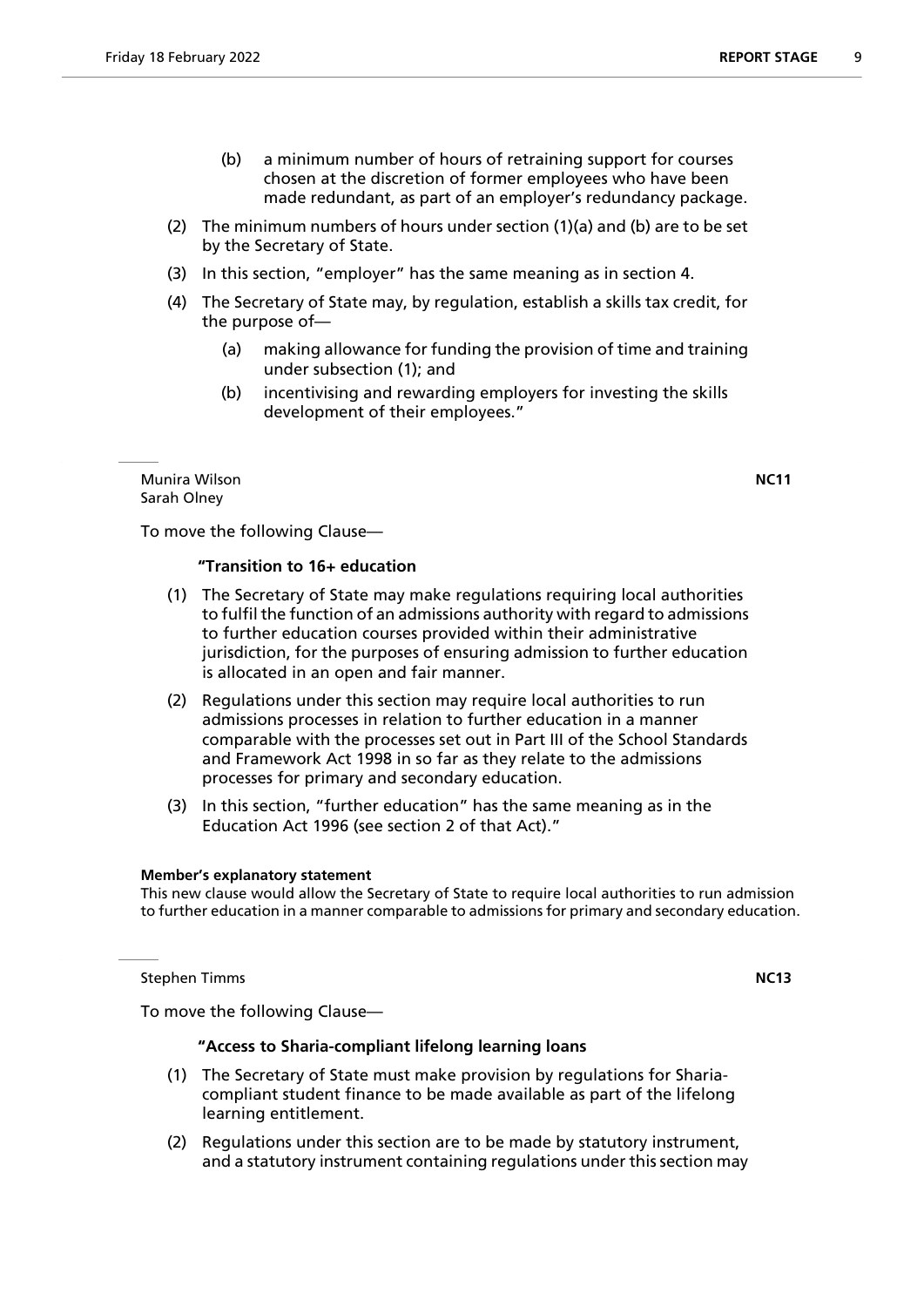not be made unless a draft of the instrument has been laid before, and approved by a resolution of, each House of Parliament."

#### **Member's explanatory statement**

This new clause allows the Secretary of State to make provision for Sharia-compliant LLE loans.

Caroline Lucas **NC14**

To move the following Clause—

#### **"Recognition of skills in the energy sector**

- (1) Within six months of the passing of this Act, the Secretary of State must publish an Energy Sector Skills Strategy, for the purposes of—
	- (a) achieving cross-sector recognition of core skills and training in the offshore energy sector, including the oil and gas sector, and the renewable energy sector; and
	- (b) ensuring training and training standards bodies within the offshore energy sector adopt a transferable skills and competency-based approach to training.
- (2) The strategy must target all workers, whether directly or indirectly (subcontracted or agency) employed, or engaged through day-rate or selfemployed contract models.
- (3) When producing the strategy, the Secretary of State must consult with—
	- (a) workers within the offshore energy sector;
	- (b) unions within the offshore energy sector;
	- (c) energy companies; and
	- (d) training standards bodies relevant to the offshore energy sector.
- (4) The Secretary of State must implement the strategy within 12 months of the passing of this Act. The Secretary of State may make regulations to provide for such elements of the strategy as require enactment through statutory provision."

# **Member's explanatory statement**

This new clause would facilitate cross-sector recognition of skills and training between the oil and gas sector and the renewable energy sector.

Caroline Lucas **NC15**

To move the following Clause—

#### **"Retraining guarantee for oil and gas workers**

- (1) The Secretary of State must guarantee access to training, grants, resources and other support facilities to workers in the oil and gas sector, including—
	- (a) assessment of existing skills and training;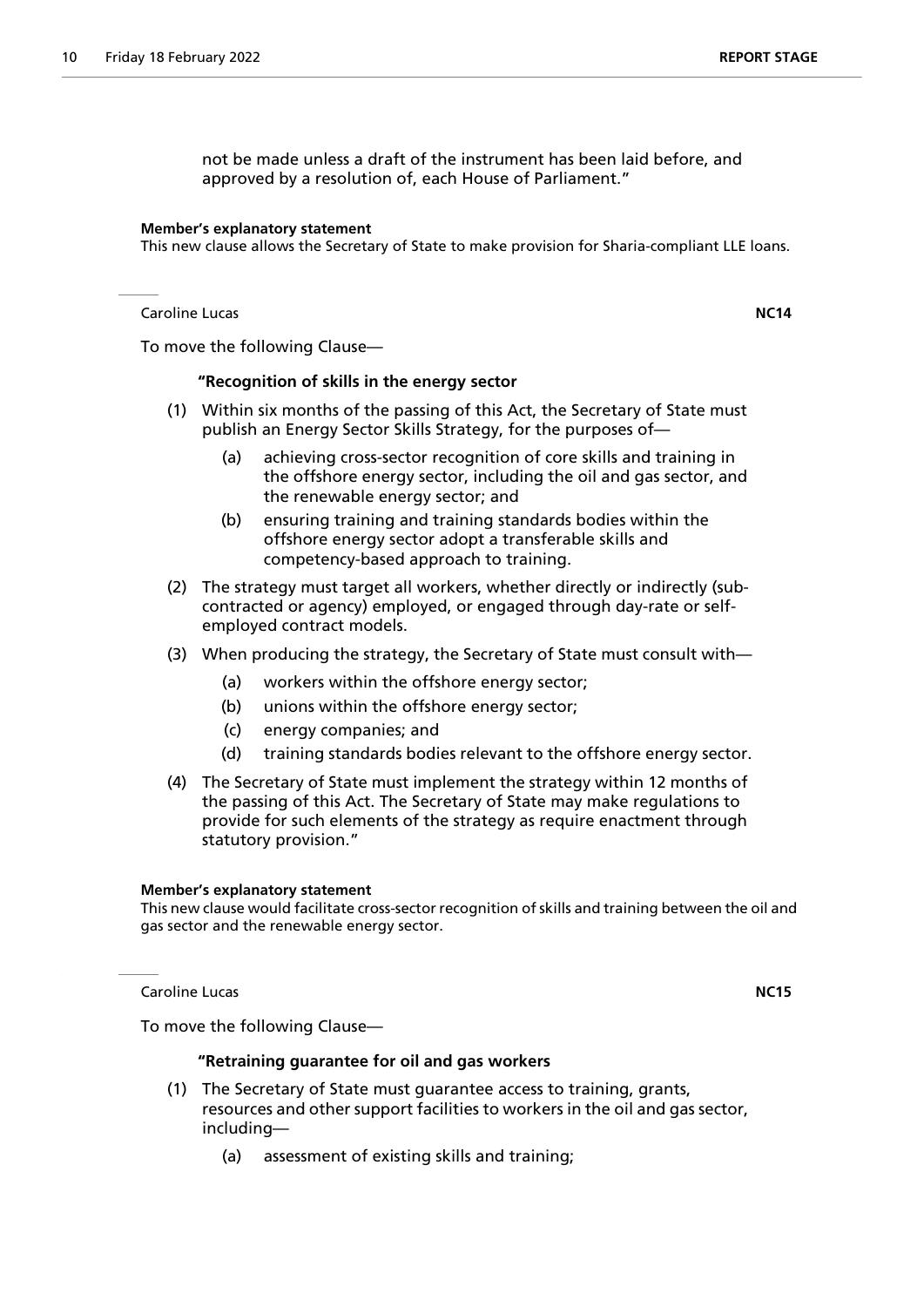- (b) understanding of skills matrices for careers in the offshore energy sector, including renewable energy and oil and gas;
- (c) advice on alternative green energy jobs; and
- (d) funding to complete training relevant to the green energy sector;

for the purpose of proactively supporting oil and gas workers wishing to transition to careers in the green energy sector, regardless of their current contract status.

- (2) Support under this section must be made available to—
	- (a) all workers, whether directly or indirectly (sub-contracted or agency) employed, or engaged through day-rate or selfemployed contract models; and
	- (b) workers who have recently left the oil and gas sector."

# **Member's explanatory statement**

This new clause would establish a retraining guarantee for oil and gas workers seeking to leave the sector, supporting them in transitioning to green energy jobs.

Margaret Greenwood **NC16**

 $\dot{\mathbb{X}}$  To move the following Clause—

# **"National review and plan for improving levels of adult literacy**

- (1) Within two years of the passing of this Act, and every two years thereafter, the Secretary of State must review adult literacy levels in England, for the purpose of improving adult literacy levels.
- (2) A review under this section must identify the number of adults with literacy levels—
	- (a) below Entry Level 1,
	- (b) below Entry Level 2,
	- (c) below Entry Level 3,
	- (d) below Level 1, and
	- (e) below Level 2.
- (3) The findings of a review under this section must be published in a report, which must be laid before Parliament.
- (4) A report under this section must include a breakdown of the levels of adult literacy by local authority area.
- (5) When a report under this section is laid before Parliament, the Secretary of State must also publish a strategy setting out steps the Government intends to take to improve levels of adult literacy in England."

#### **Member's explanatory statement**

This new clause would require the Secretary of State to, every two years, review levels of adult literacy in England, publish the findings of that review and set out a strategy to improve levels of adult literacy in England.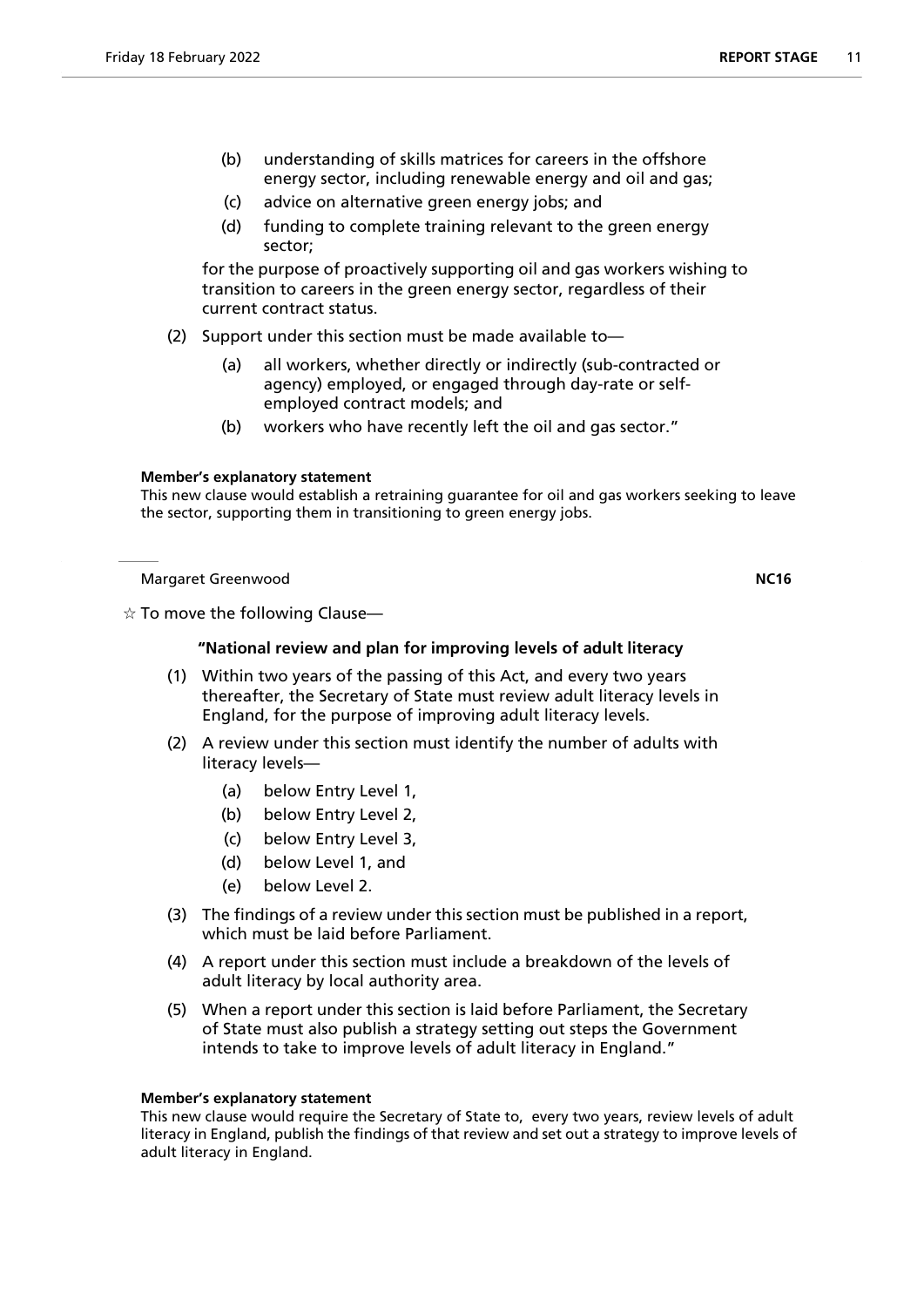Margaret Greenwood **NC17**

 $\dot{\varphi}$  To move the following Clause—

#### **"Availability of humanities, social sciences, arts and languages courses**

- (1) The Secretary of State must review the availability of humanities, social sciences, arts and languages courses at Entry Level through to Level 4 in a specified area to which a local skills improvement plan relates.
- (2) The outcome of a review under this section must be—
	- (a) provided to the relevant employer representative body for a specified area; and
	- (b) laid before both Houses of Parliament.
- (3) Where a review under this section identifies inadequate availability of courses in a specified area, the Secretary of State must take steps to remedy this inadequacy, to ensure courses are available in all specified areas.
- (4) A review under this section in relation to a specified area must be conducted each time the Secretary of State approves and publishes a local skills improvement plan for that specified area."

#### **Member's explanatory statement**

This new clause requires the Secretary of State to review the availability of humanities, social sciences, arts and languages courses at Entry level to Level 4 in areas to which an LSIP applies. It would also require the Secretary of State to take steps to remedy inadequate availability of the courses.

Peter Aldous **2**

Clause 1, page 2, line 36, after "authority" insert "and further education providers in the specified area"

Margaret Greenwood **18**

 $\alpha$  Clause 1, page 3, line 6, at end insert—

"(ba) draws on responses to a public consultation conducted by the relevant local authority for the specified area on the education and training that should be made available in the relevant area, and"

#### **Member's explanatory statement**

This amendment would require the Secretary of State to draw on responses to a public consultation run by the relevant local authority, when publishing a local skills improvement plan for a given area.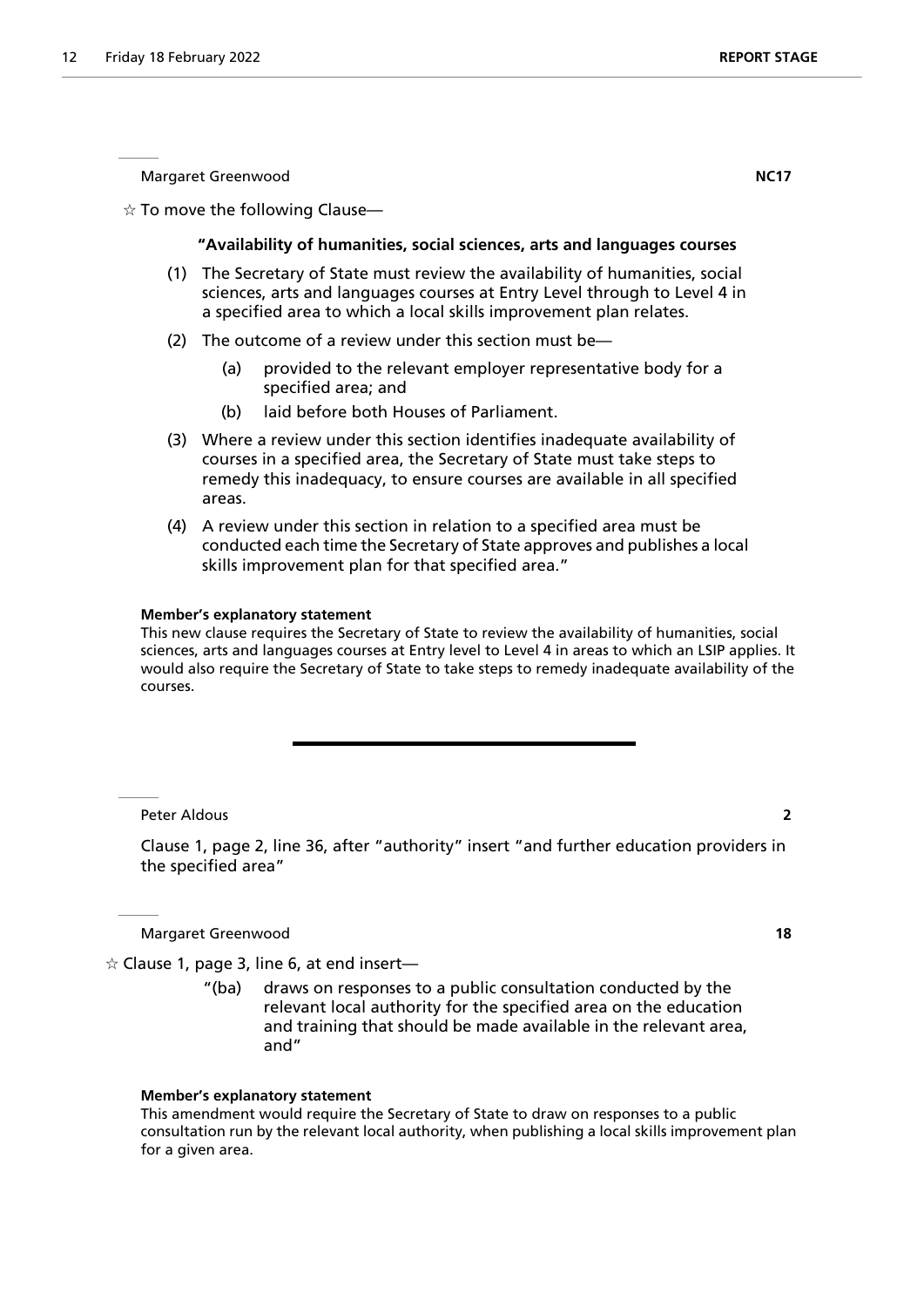Mr Toby Perkins **16** Matt Western

 $\hat{\varphi}$  Clause 1, page 3, line 10, at end insert—

"(d) lists specific strategies to support learners who have or have previously had, a statement of Special Educational Need or an Education and Health Care Plan into employment, including but not limited to provision for supported internships."

#### **Member's explanatory statement**

This amendment would require local skills improvement plans to list specific strategies to support learners who have or have previously had, a statement of Special Educational Need or an Education and Health Care Plan into employment, including but not limited to provision for supported internships.

Mr Toby Perkins **14** Matt Western

 $\dot{\mathbf{r}}$  Clause 2, page 3, line 15, after "England" insert "with the consent of the relevant local authority, Local Enterprise Partnership (LEP) and, where relevant, Mayoral Combined Authority"

#### **Member's explanatory statement**

This amendment provides for local authorities to give consent in the designation of employer representative bodies, to ensure employer representative bodies are representative of the areas they cover.

Chris Skidmore **4**

Clause 2, page 3, line 20, after "employers", insert "and any relevant community, education, arts, faith and third sector organisations"

Chris Skidmore **5**

Clause 2, page 3, line 41, at end insert—

"(6) The functions of the Secretary of State under this section may also be exercised by a relevant mayoral combined authority in England, where the designation relates to an area within their administrative jurisdiction, provided that education and skills are within the relevant authority's devolved competence."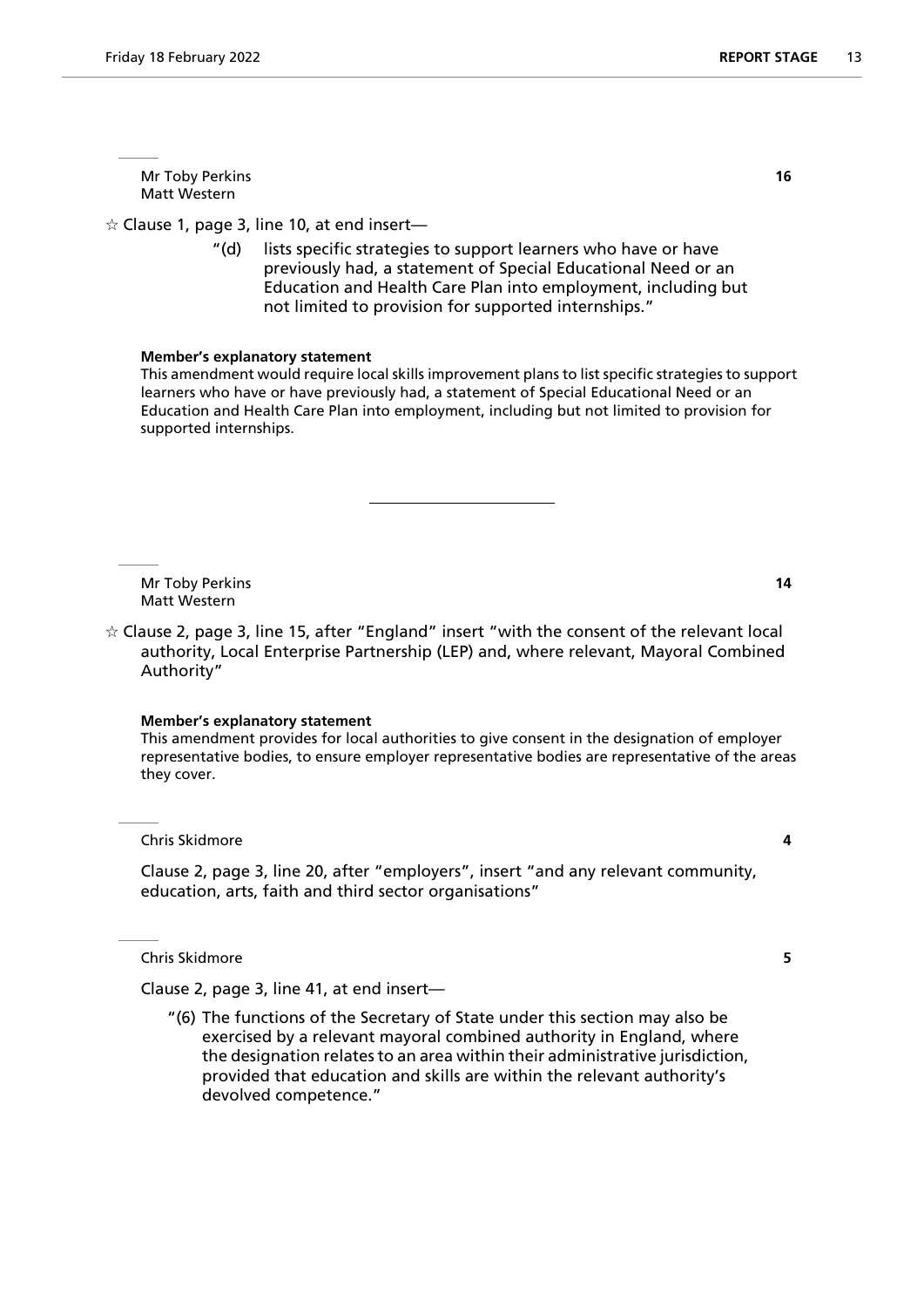Emma Hardy **17**

 $\alpha$  Clause 2, page 3, line 41, at end insert—

"(6) Representative bodies which are employers, and employer organisations which are members of employer representative bodies, must sign up to the Disability Confident employer scheme within six months of being designated, or becoming a member of, the employer representative body."

Chris Skidmore **6**

Clause 3, page 4, line 18, at end insert—

"(5) The functions of the Secretary of State under this section may also be exercised by a relevant mayoral combined authority in England, where the designation relates to an area within their administrative jurisdiction, provided that education and skills are within the relevant authority's devolved competence."

Mr Toby Perkins **12** Matt Western

 $\dot{\varphi}$  Clause 6, page 7, line 23, at end insert—

"(2A) The Institute shall perform a review of the operation of the apprenticeship levy, paying particular regard to considering whether sufficient apprenticeships at level 3 and below are available."

#### **Member's explanatory statement**

This amendment would require the Institute to perform a review of the operation of the apprenticeship levy, and would require the Institute to pay particular regard to ensuring that sufficient apprenticeships at level 3 and below are available.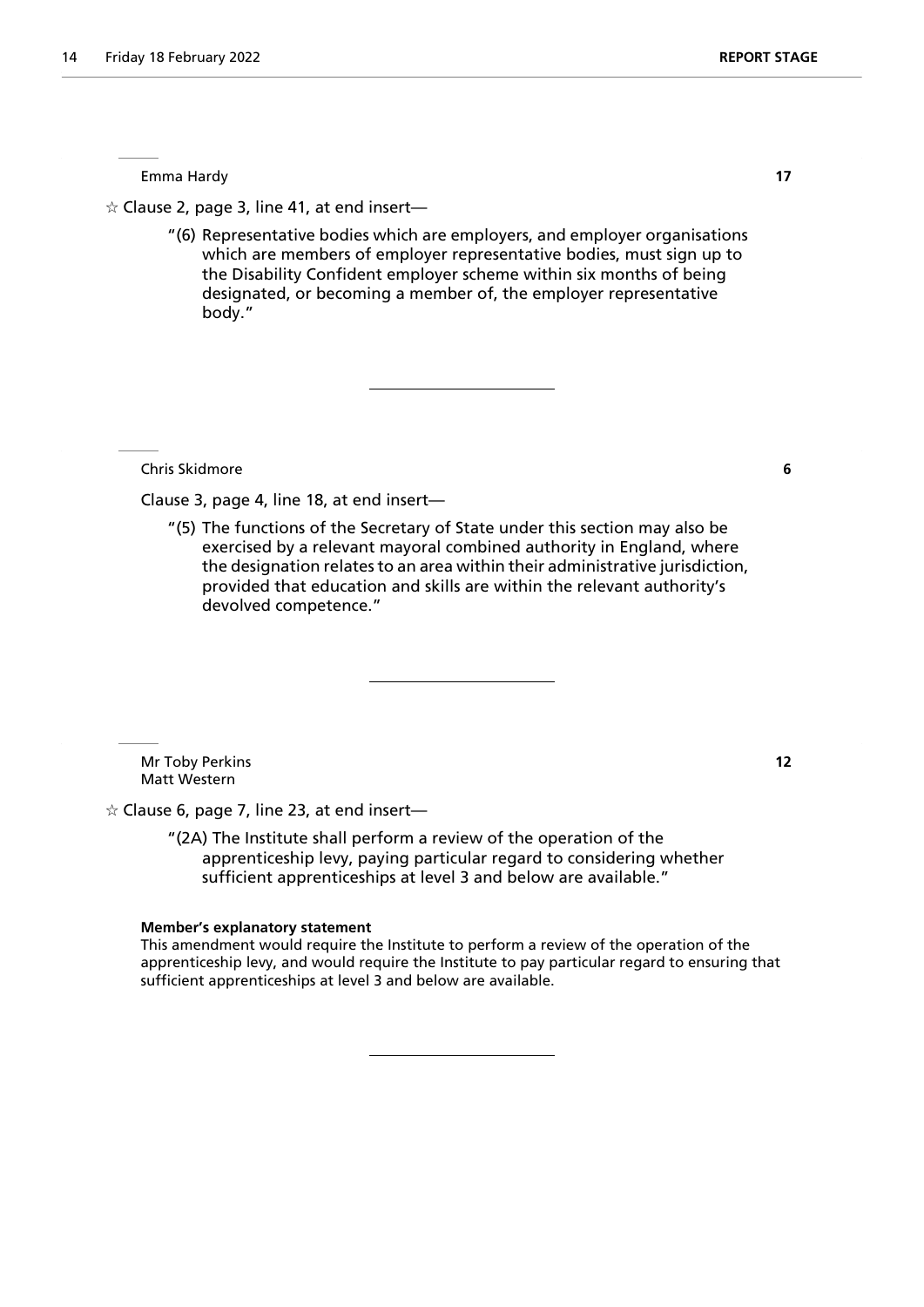Mr Toby Perkins **15** Matt Western

 $\dot{\varphi}$  Clause 7, page 10, line 37, at end insert—

"(2A) Subsection (2) does not apply to the withdrawal of level three courses for the period of four years beginning with the day on which this Act is passed."

#### **Member's explanatory statement**

This amendment seeks to reintroduce the Lord's amendment (amendment 29), preventing IfATE from withdrawing approval of established level 3 courses including BTECs for four years.

Robert Halfon **1** 

Page 17, line 28, leave out Clause 14

#### **Member's explanatory statement**

This amendment is consequential on NC3.

Chris Skidmore **8**

Clause 14, page 17, line 28, at end insert—

"(A1)Section 42A of the Education Act 1997 (Provision of careers guidance in schools in England) is amended as follows—

After subsection (4)(c), insert—

"(d) is provided by a person who is registered with the Career Development Institute, and who holds a level 4 qualification.""

Mr Toby Perkins **13** Matt Western

 $\hat{\varphi}$  Clause 14, page 18, line 5, at end insert—

- "(aa) ensure that each registered pupil receives two weeks' worth of compulsory work experience,
- (ab) ensure that each registered pupil receives face to face careers guidance, and"

#### **Member's explanatory statement**

This amendment would require every school to provide face to face careers guidance for every pupil and two weeks' worth of compulsory work experience for every registered pupil.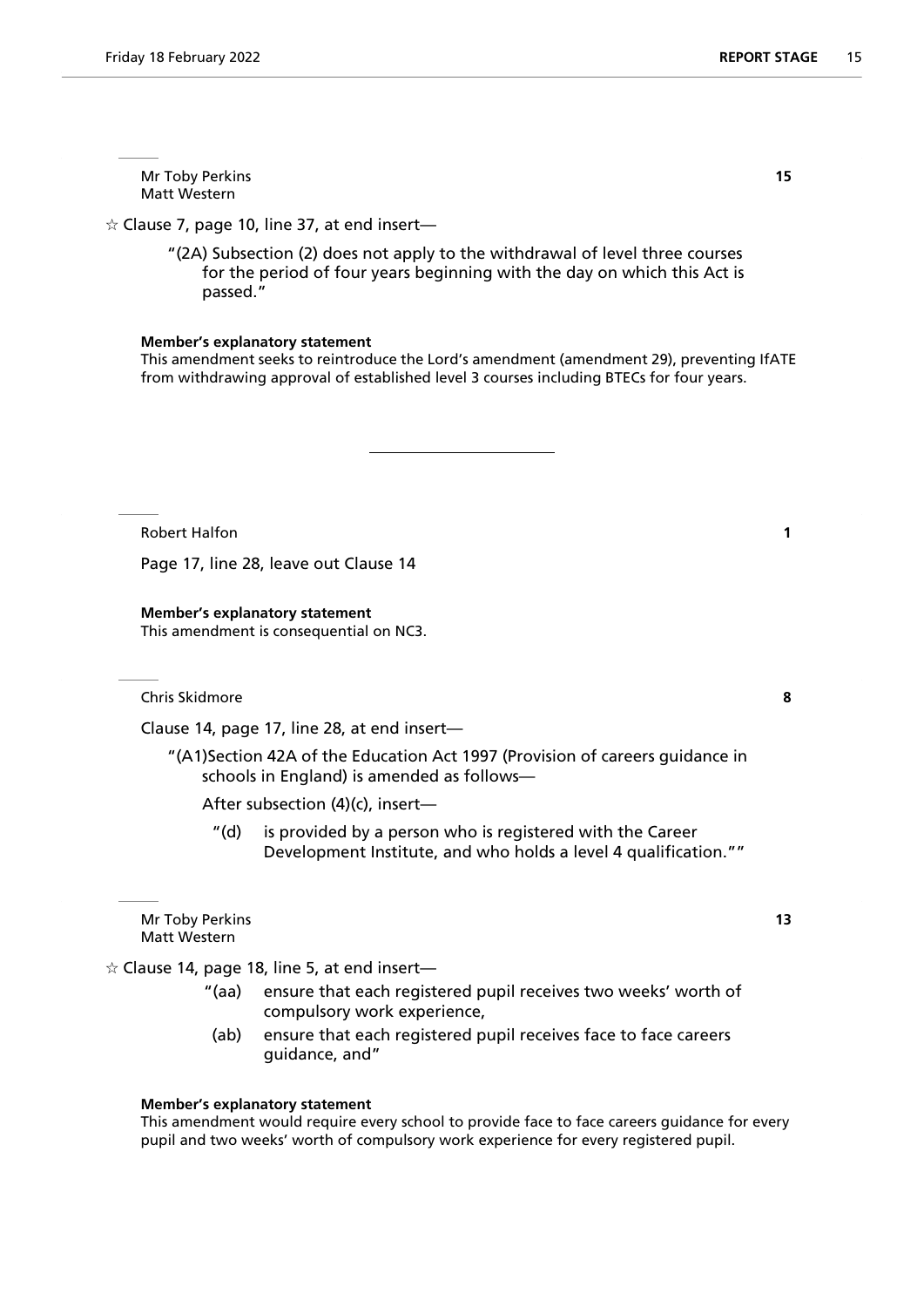Chris Skidmore **7**

Clause 14, page 19, line 1, at end insert—

"(9B) Local Authorities shall have oversight of the provisions in subsection (2A) and subsection (5), for the purposes of ensuring the provision of careers advice is consistent and high quality."

Chris Skidmore **3**

Clause 15, page 20, line 29, at end insert—

- "(3) After section 22(2)(c) of the Teaching and Higher Education Act 1998 insert—
	- "(ca) for the establishment of a system of means-tested financial grants, for the purpose of ensuring that financial hardship is not a dissuading factor in the take-up of higher education or further education modules or courses.""

Caroline Lucas **11**

Clause 34, page 40, line 20, at end insert—

"(e) Sections [*Recognition of skills in the energy sector*] and [*Retraining guarantee for oil and gas workers*]."

**Member's explanatory statement**

This amendment is consequential on NC14 and NC15.